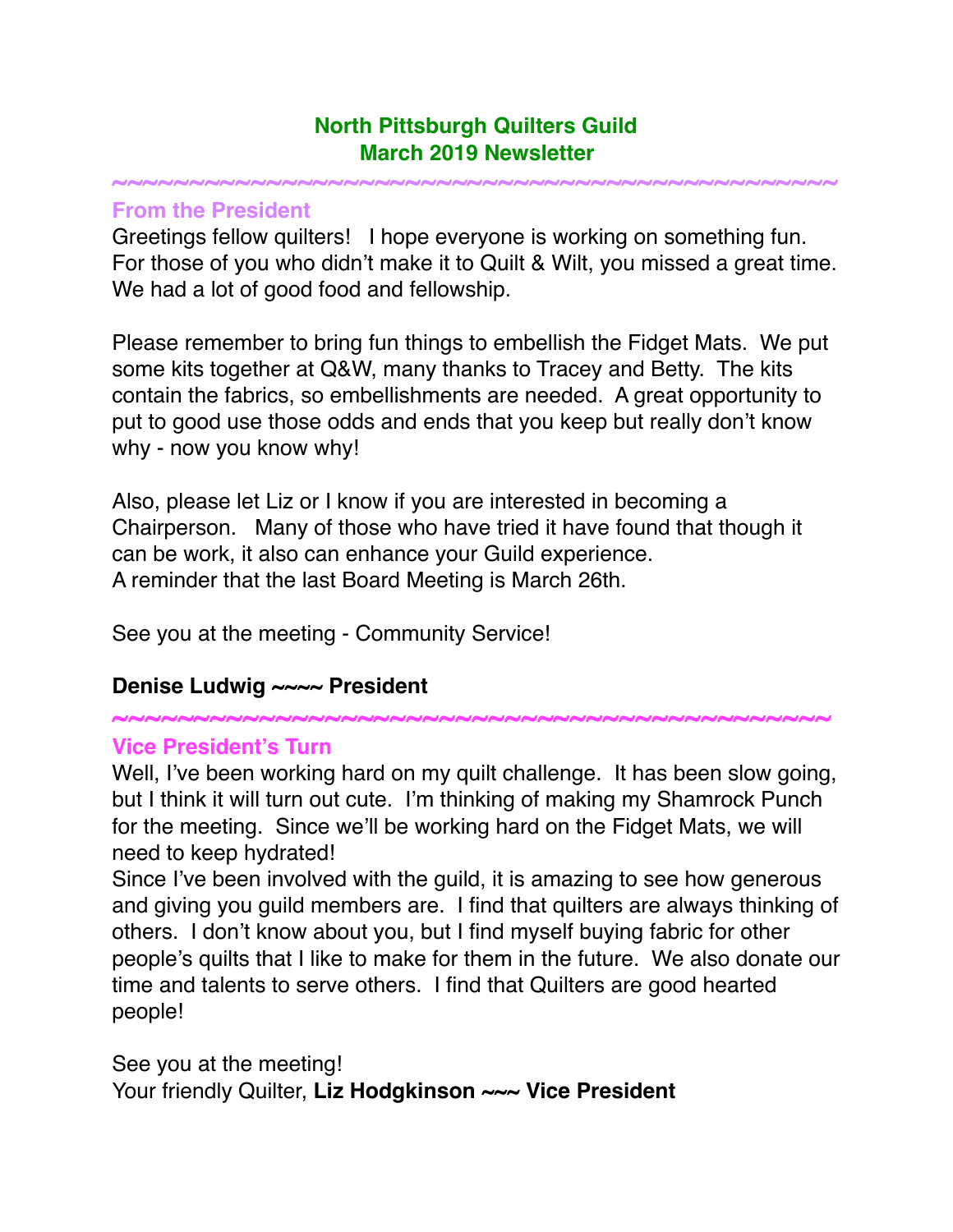## **Programs**

We are "leafing" two great programs and workshops to conclude the year. Our April Meeting brings **Penni Domikis** of Cabin in the Woods Quilters. Her topic is **Quilting Threads.** The following day - **Wednesday, April 3,**  Penni will be presenting her **Scrap Petal Garden Workshop.**

There will be pictures of some results of her earlier workshop on display at our March meeting.

She has also prepared a short video explaining the workshop and the prep for it. Go to our website: [www.npqg.org](http://www.npqg.org) and on the home page you will find a link to the video.

**Pat Pauley** comes to us for the May Meeting and on **Wednesday, May 8,**  she will be helping us to not just **"think outside the box"** but burst out of that box with her **"Big Leaf" Workshop.** Pat is a real joy and we know you will love her enthusiastic and innovative approach to design.

The workshop fee is **\$25** each and an incredible bargain since both Penni and Pat include the pattern with the workshop.

# **Tracey Z. and Carol B. ~~~ Programs**





**Scrap Petal Big Leaf** 

**~~~~~~~~~~~~~~~~~~~~~~~~~~~~~~~~~~~~~~~~~~~~~~~~~~~~~~~~~**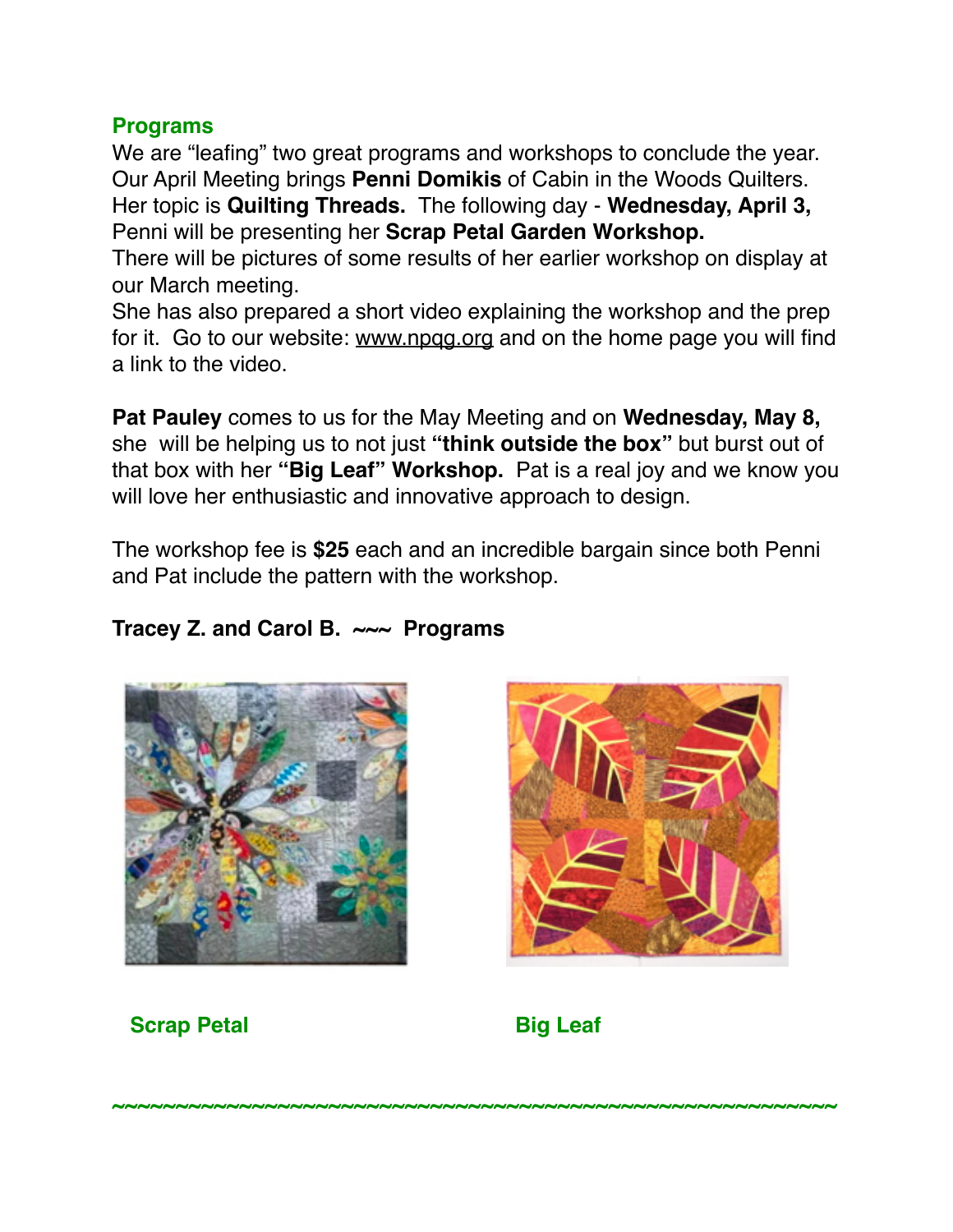## **March meeting ~ Community Service ~ Fidget Mats**

We will be making Fidget Mats at the meeting. As stated earlier - kits of the fabrics have been prepared, just need skilled hands to construct, and then embellish. There are about 30 kits available.

We will need some sewing machines - ideally 2 per table should work. Other helpers at the tables can work on cutting and assembling, etc. and sewing on the labels.

So, please bring whatever fun things you can to embellish, decorate, add to the interest for the recipients, those who need something to "fidget" with.

If you have already made a mat or 2, that is awesome! The more the merrier, add it to the pile!

Examples of Embellishments or Decorations include:

Yarn, felt, quilting textures, buttons, bric-a-brac, zippers, rick-rack, pockets, fake fur, fleece, flannel, lace, fringe, pompoms, ribbon loops, buckles, beads, bells, key rings, etc. All need to be sewn on securely.

Webbing or woven straps are needed, as well, if you have a quantity to share please bring it.

### **Kathy Friel ~~ Community Service**

**Hospitality**

Our Meeting falls on Shrove Tuesday or Donut Day. Need I say anything more?

**~~~~~~~~~~~~~~~~~~~~~~~~~~~~~~~~~~~~~~~~~~~~~~~**

It is also Mardi Gras and Liz has volunteered to bring a green punch. Pralines, King cake, guacamole would go well with the punch. And, that leads us to St. Patrick's Day and more green:St. Paddy Dill Dip, green hummus and green deviled eggs.

All of you rose to the occasion in February and exceeded our expectations. Thank you very much. Can you raise the bar in March?

**Jeannie McCormick and Peggy Splane ~~ Hospitality**